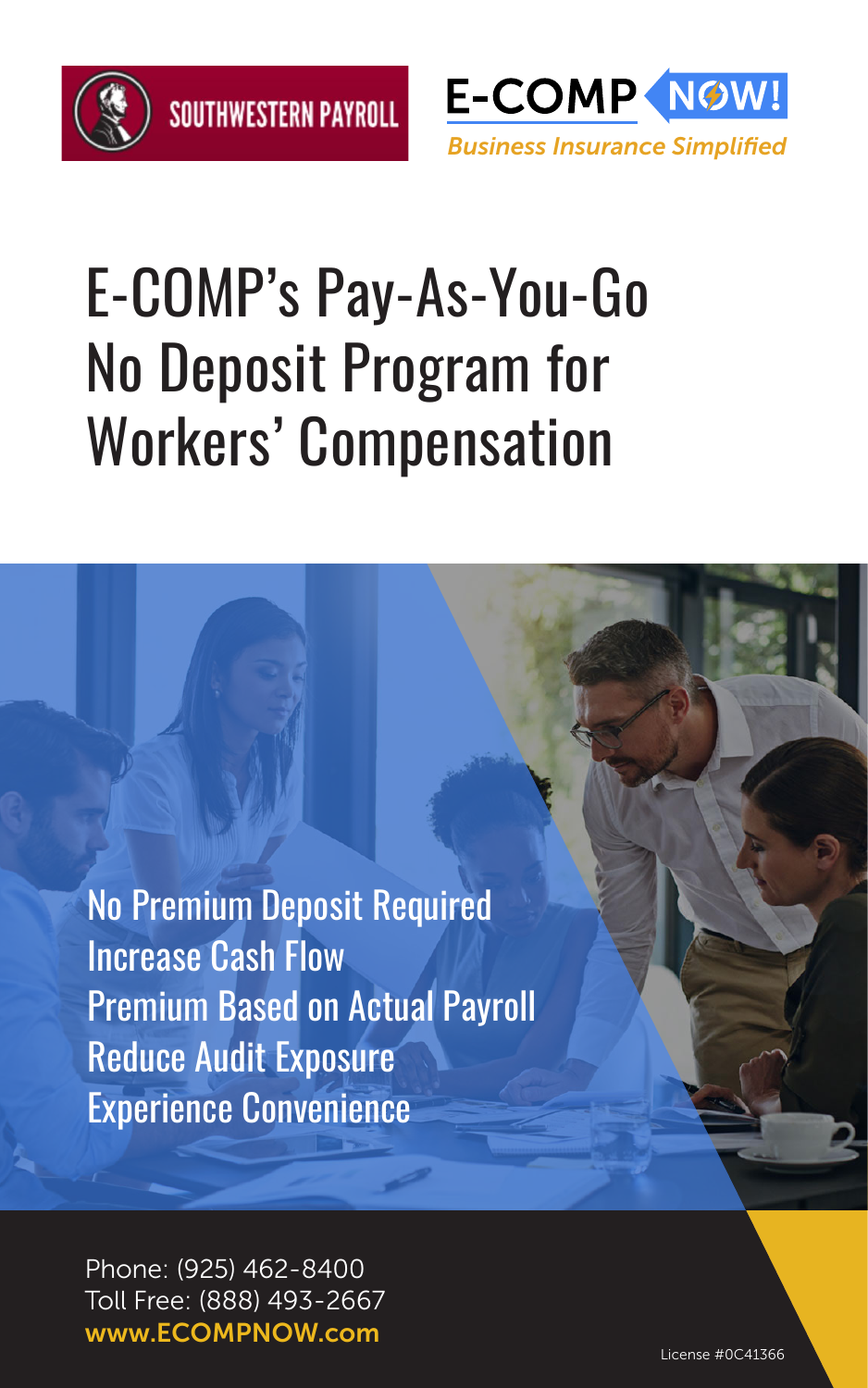## Cash-Flow Advantages with E-COMP

### What would you do if you had extra cash to put back into your business — TODAY?

E-COMP's no deposit pay-as-you-go Workers' Compensation program is a unique solution that offers your company a simple and efficient way to free up cash and minimize your audit exposure.

Premium payments are based on actual, real-time payroll data to minimize over or underpayments at your year-end audit.

| <b>Traditional Workers'</b>               | E-COMP's No Deposit Pay-As-You-Go        |
|-------------------------------------------|------------------------------------------|
| <b>Compensation Policies</b>              | <b>Program for Workers' Compensation</b> |
| - A 25-100% premium deposit required      | + No premium deposit required*           |
| - Premium based on estimated annual       | + Premium based on actual payroll        |
| payroll                                   | instead of estimates                     |
| - Limited payment terms (e.g. monthly,    | + Payments spread-out over company's     |
| quarterly, semi-annual, annual)           | policy period                            |
| - Greater risk of additional premium due  | + Reduced risk of over or underpayment   |
| at year-end audit                         | at year-end audit                        |
| - Need to hand write checks and send via  | + Eliminates writing checks and assures  |
| mail risking late payment or cancellation | accurate, on-time payments               |

*\* While premium deposits may be eliminated, mandatory state assessment fees may be required in some states.*

#### [START MY QUOTE](https://secure.goecomp.com/quote-v8/start-quote.html)

*"Your hard work and integrity has created significant savings for our Company. Thanks for fighting for us!"*

Call us to learn more about the range of services provided by E-COMP.

 (888) 493-2667 **Manual insurance**@goecomp.com [www.ECOMPNOW.com](http://www.ecompnow.com)